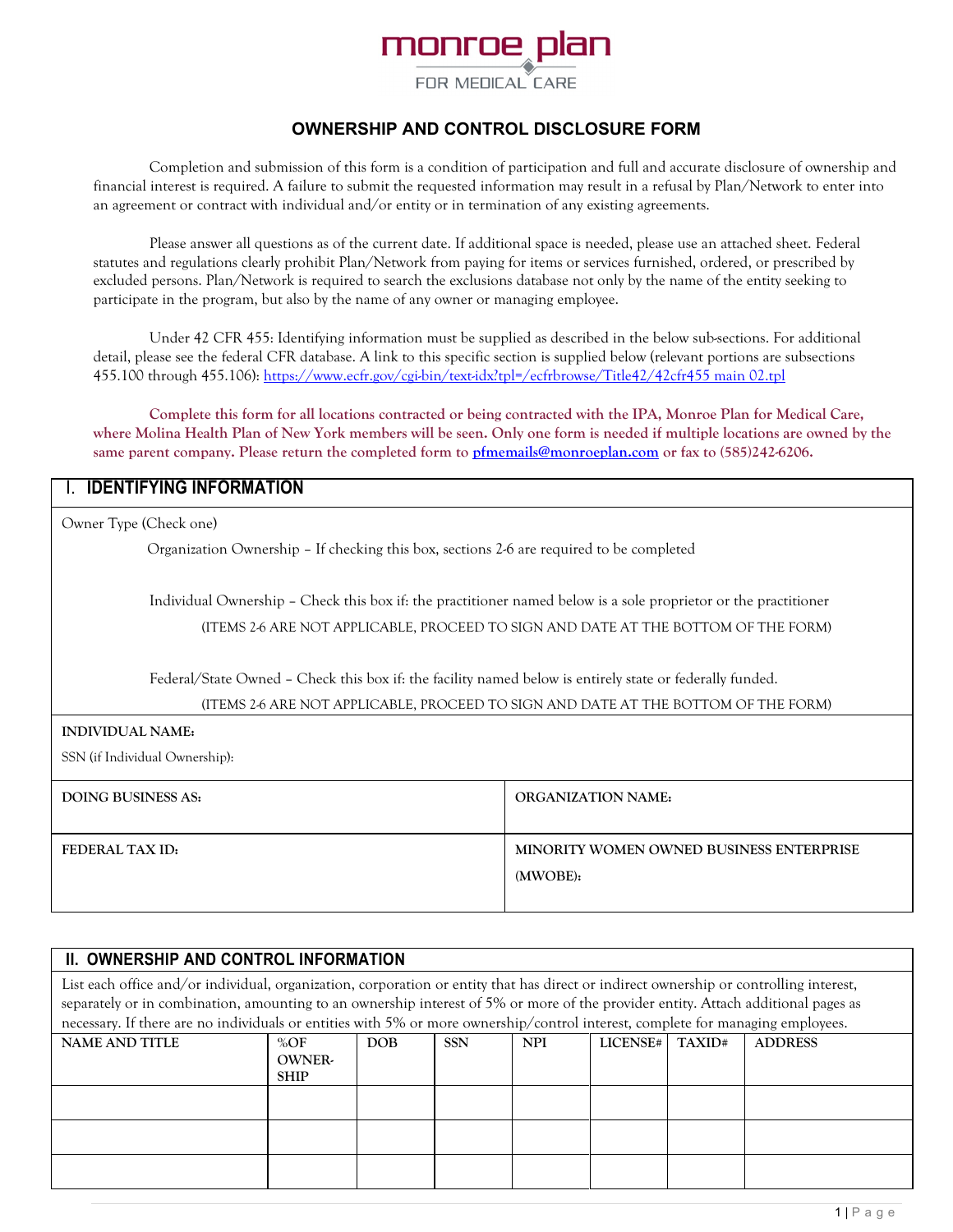| List those persons named that are related to each other (spouse, parent, child, or sibling). Attach additional pages if necessary.<br><b>NAME AND TITLE</b>                                         |                                 |            | <b>RELATIONSHIP</b> |            |          | <b>DOB</b> |         |                                                                                                                  |
|-----------------------------------------------------------------------------------------------------------------------------------------------------------------------------------------------------|---------------------------------|------------|---------------------|------------|----------|------------|---------|------------------------------------------------------------------------------------------------------------------|
|                                                                                                                                                                                                     |                                 |            |                     |            |          |            |         |                                                                                                                  |
|                                                                                                                                                                                                     |                                 |            |                     |            |          |            |         |                                                                                                                  |
|                                                                                                                                                                                                     |                                 |            |                     |            |          |            |         |                                                                                                                  |
|                                                                                                                                                                                                     |                                 |            |                     |            |          |            |         |                                                                                                                  |
|                                                                                                                                                                                                     |                                 |            |                     |            |          |            |         |                                                                                                                  |
|                                                                                                                                                                                                     |                                 |            |                     |            |          |            |         |                                                                                                                  |
| Does any owner of the disclosing entity also have an ownership or controlling interest of 5% or more in any other entity? Attach                                                                    |                                 |            |                     |            |          |            |         |                                                                                                                  |
| additional pages if necessary.                                                                                                                                                                      |                                 |            |                     |            |          |            |         |                                                                                                                  |
|                                                                                                                                                                                                     |                                 |            |                     |            |          |            |         |                                                                                                                  |
|                                                                                                                                                                                                     |                                 |            |                     |            |          |            |         | NOT APPLICABLE. See box at beginning of form, OR there are no owners or managing employees that have controlling |
| interest in any subcontract in which the disclosing entity has direct or indirect ownership of 5% or more.                                                                                          |                                 |            |                     |            |          |            |         |                                                                                                                  |
| <b>NAME AND TITLE</b>                                                                                                                                                                               | $%$ OF<br>OWNER-<br><b>SHIP</b> | <b>DOB</b> | <b>SSN</b>          | <b>NPI</b> | LICENSE# |            | TAX ID# | <b>ADDRESS</b>                                                                                                   |
|                                                                                                                                                                                                     |                                 |            |                     |            |          |            |         |                                                                                                                  |
|                                                                                                                                                                                                     |                                 |            |                     |            |          |            |         |                                                                                                                  |
|                                                                                                                                                                                                     |                                 |            |                     |            |          |            |         |                                                                                                                  |
|                                                                                                                                                                                                     |                                 |            |                     |            |          |            |         |                                                                                                                  |
|                                                                                                                                                                                                     |                                 |            |                     |            |          |            |         |                                                                                                                  |
|                                                                                                                                                                                                     |                                 |            |                     |            |          |            |         |                                                                                                                  |
|                                                                                                                                                                                                     |                                 |            |                     |            |          |            |         |                                                                                                                  |
| III. SUBCONTRACTOR INFORMATION                                                                                                                                                                      |                                 |            |                     |            |          |            |         |                                                                                                                  |
|                                                                                                                                                                                                     |                                 |            |                     |            |          |            |         |                                                                                                                  |
| List each person with an ownership or control interest in any subcontractor in which the disclosing entity has direct or indirect<br>ownership of 5% or more. Attach additional pages if necessary. |                                 |            |                     |            |          |            |         |                                                                                                                  |
| interest in any subcontract in which the disclosing entity has direct or indirect ownership of 5% or more.                                                                                          |                                 |            |                     |            |          |            |         | NOT APPLICABLE. See box at beginning of form, OR there are no owners or managing employees that have controlling |
| <b>NAME AND TITLE</b>                                                                                                                                                                               | <b>DOB</b>                      | <b>SSN</b> | <b>NPI</b>          | LICENSE#   |          | TAX ID#    |         | <b>ADDRESS</b>                                                                                                   |
|                                                                                                                                                                                                     |                                 |            |                     |            |          |            |         |                                                                                                                  |
|                                                                                                                                                                                                     |                                 |            |                     |            |          |            |         |                                                                                                                  |
|                                                                                                                                                                                                     |                                 |            |                     |            |          |            |         |                                                                                                                  |
|                                                                                                                                                                                                     |                                 |            |                     |            |          |            |         |                                                                                                                  |

| <b>NAME AND TITLE</b>                                                                                                               | <b>DOB</b> | <b>SSN</b>  | <b>NPI</b> | LICENSE# | TAX ID# | <b>ADDRESS</b> |  |
|-------------------------------------------------------------------------------------------------------------------------------------|------------|-------------|------------|----------|---------|----------------|--|
|                                                                                                                                     |            |             |            |          |         |                |  |
|                                                                                                                                     |            |             |            |          |         |                |  |
|                                                                                                                                     |            |             |            |          |         |                |  |
|                                                                                                                                     |            |             |            |          |         |                |  |
|                                                                                                                                     |            |             |            |          |         |                |  |
|                                                                                                                                     |            |             |            |          |         |                |  |
|                                                                                                                                     |            |             |            |          |         |                |  |
|                                                                                                                                     |            |             |            |          |         |                |  |
|                                                                                                                                     |            |             |            |          |         |                |  |
| Please provide the ownership name and address of any subcontractor with whom you have had a business transaction totaling more than |            |             |            |          |         |                |  |
| \$25,000 during the most recent 12-month period.                                                                                    |            |             |            |          |         |                |  |
| NAME AND TITLE                                                                                                                      | <b>DOB</b> | ${\rm SSN}$ | <b>NPI</b> | LICENSE# | TAXID#  | <b>ADDRESS</b> |  |
|                                                                                                                                     |            |             |            |          |         |                |  |
|                                                                                                                                     |            |             |            |          |         |                |  |
|                                                                                                                                     |            |             |            |          |         |                |  |
|                                                                                                                                     |            |             |            |          |         |                |  |
|                                                                                                                                     |            |             |            |          |         |                |  |
|                                                                                                                                     |            |             |            |          |         |                |  |
|                                                                                                                                     |            |             |            |          |         |                |  |
|                                                                                                                                     |            |             |            |          |         |                |  |